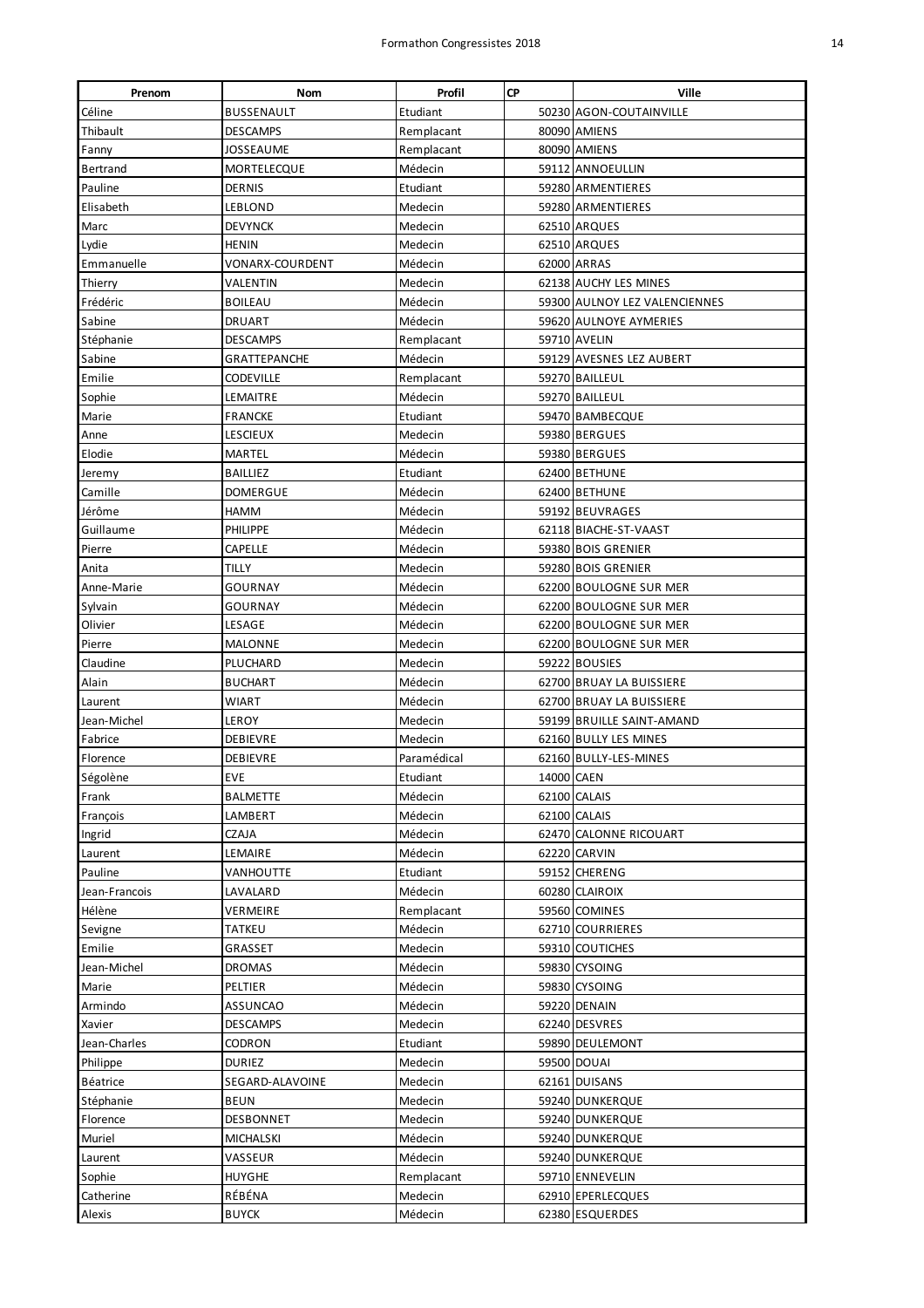| Isabelle         | SYTY                       | Medecin            |                            | 59219 ETROEUNGT                 |
|------------------|----------------------------|--------------------|----------------------------|---------------------------------|
| Julien           | <b>MASSET</b>              | Médecin            |                            | 59155 FACHES THUMESNIL          |
| Pierre-François  | ANGRAND                    | Remplacant         |                            | 59155 FACHES-THUMESNIL          |
| Luc-Marie        | Virlet                     | Médecin            |                            | 59310 FAUMONT                   |
| Jean philippe    | ANDRE                      | Medecin            |                            | 59247 FECHAIN                   |
| Samira           | <b>EL AHMAR</b>            | Medecin            |                            | 62740 FOUQUIERES LES LENS       |
| Benjamin         | MORTELECQUE                | Remplacant         |                            | 62490 FRESNES LES MONTAUBAN     |
| Antoine          | ANDRE                      | Etudiant           |                            | 59147 GONDECOURT                |
| Marion           | QUELLARD                   | Médecin            |                            | 59175 GONDECOURT                |
| Cécilia          | <b>BOURTEEL</b>            | Remplacant         |                            | 59250 HALLUIN                   |
| <b>Brigitte</b>  | <b>DESBUQUOIS</b>          | Médecin            |                            | 59250 HALLUIN                   |
| Pauline          | LATOUR                     | Remplacant         |                            | 59260 HELLEMMES                 |
| Margaux          | D'HALLUIN                  | Remplacant         | 59510 HEM                  |                                 |
| <b>BENJAMIN</b>  | LEJEUNE                    | Remplacant         | 59510 HEM                  |                                 |
| Eric             | <b>MAUDE</b>               | Medecin            |                            | 59199 HERGNIES                  |
| François         | <b>RUCHON</b>              | Médecin            | 59195 HERIN                |                                 |
| Philippe         | GATIE                      | Médecin            |                            | 59134 HERLIES                   |
| Valentin         | <b>VANMERRIS</b>           | Etudiant           |                            | 59190 HONDEGHEM                 |
| Philippe         | <b>HIRIART</b>             | Medecin            |                            | 59263 HOUPLIN ANCOISNE          |
| Emilie           | <b>BOUCHART</b>            | Médecin            |                            | 59492 HOYMILLE                  |
| Martine          | <b>DAVION</b>              | Médecin            |                            | 59480 LA BASSEE                 |
| Véronique        | DELEMARRE                  | Medecin            |                            | 59930 LA CHAPELLE D'ARMENTIERES |
| Jean-Claude      | <b>TELLIEZ</b>             | Médecin            |                            | 59930 LA CHAPELLE D'ARMENTIERES |
| Murielle         | DELLEMOTTE                 | Médecin            |                            | 59110 LA MADELEINE              |
| Stéphanie        | <b>FONTAINE</b>            | Médecin            |                            | 59110 LA MADELEINE              |
| Christine        | <b>FRAIKIN</b>             | Medecin            |                            | 59110 LA MADELEINE              |
| Rémi             | AMBRUZ                     | Médecin            |                            | 59130 LAMBERSART                |
| Cécile           | <b>BOSSUYT BONTE</b>       | Etudiant           |                            | 59130 LAMBERSART                |
| Pierre           | COUSIN                     | Médecin            |                            | 59130 LAMBERSART                |
| Eric             | DELATRE                    | Medecin            |                            | 59130 LAMBERSART                |
| Patricia         | FAU                        | Medecin            |                            | 59130 LAMBERSART                |
| Yoan             | <b>ROSE</b>                | Remplacant         |                            | 59130 LAMBERSART                |
| Mathilde         | RUYSSEN                    | Etudiant           |                            | 59130 LAMBERSART                |
| <b>Barbara</b>   | <b>TRAILIN</b>             | Médecin            |                            | 59130 LAMBERSART                |
| Elise            | VAILLANT-DUBORPER          | Médecin            |                            | 59130 LAMBERSART                |
| Julien           | <b>NEYS</b>                | Médecin            |                            | 59310 LANDAS                    |
| Marie            | PRUVOST                    | Médecin            |                            | 62250 LANDRETHUN LE NORD        |
| Cécile           | <b>PINCHETTI</b>           |                    |                            |                                 |
|                  |                            | Etudiant           |                            | 59940 LE DOULIEU                |
| Anne-Sophie      | <b>DAUSSY</b>              | Remplacant         |                            | 62480 LE PORTEL                 |
| Sylvie           | <b>JANIAK</b>              | Médecin            | 59115 LEERS                |                                 |
| Elise            | <b>DUPUY</b>               | Remplacant         |                            | 62790 LEFOREST                  |
| Kossi            | AMOUZOU                    | Médecin            | 62300 LENS                 |                                 |
| Olivier          | WESTEEL                    | Médecin            | 62300 LENS                 |                                 |
| Franck           | ALLUCHON                   | Medecin            |                            | 59260 LEZENNES                  |
| Ludovic          | <b>BARRIERE</b>            | Médecin            | 62800 LIEVIN               |                                 |
| Thomas           | <b>AVIANO</b>              | Etudiant           | 59000 LILLE                |                                 |
| Sophie           | <b>BASTIN</b>              | Etudiant           | 59800 LILLE                |                                 |
| Céline           | <b>BLANCHARD</b>           | Médecin            | 59000 LILLE                |                                 |
| Clémence         | <b>BOULKEROUA</b>          | Remplacant         | 59800 LILLE                |                                 |
| Victor           | <b>BOUTRY</b>              | Médecin            | 59000 LILLE                |                                 |
| Christian        | CAPIOD                     | Médecin            | 59000 LILLE                |                                 |
| Alexandre        | CHAUMONT                   | Médecin            | 59800 LILLE                |                                 |
| Martine          | COTTÉ                      | Medecin            | 59000 LILLE                |                                 |
| Sophie           | <b>DAVOINE</b>             | Etudiant           | 59000 LILLE                |                                 |
| Florence         | DEBERGUE                   | Etudiant           | 59800 LILLE                |                                 |
| Justine          | <b>DECHERF</b>             | Etudiant           | 59000 LILLE                |                                 |
| Adrien           | <b>DEMOUVEAUX</b>          | Remplacant         | 59800 LILLE                |                                 |
| Jean-Pierre      | <b>DEVOS</b>               | Médecin            | 59000 LILLE                |                                 |
| Arnaud<br>Cécile | <b>DIDIER</b><br>DUDZINSKI | Médecin<br>Médecin | 59000 LILLE<br>59000 LILLE |                                 |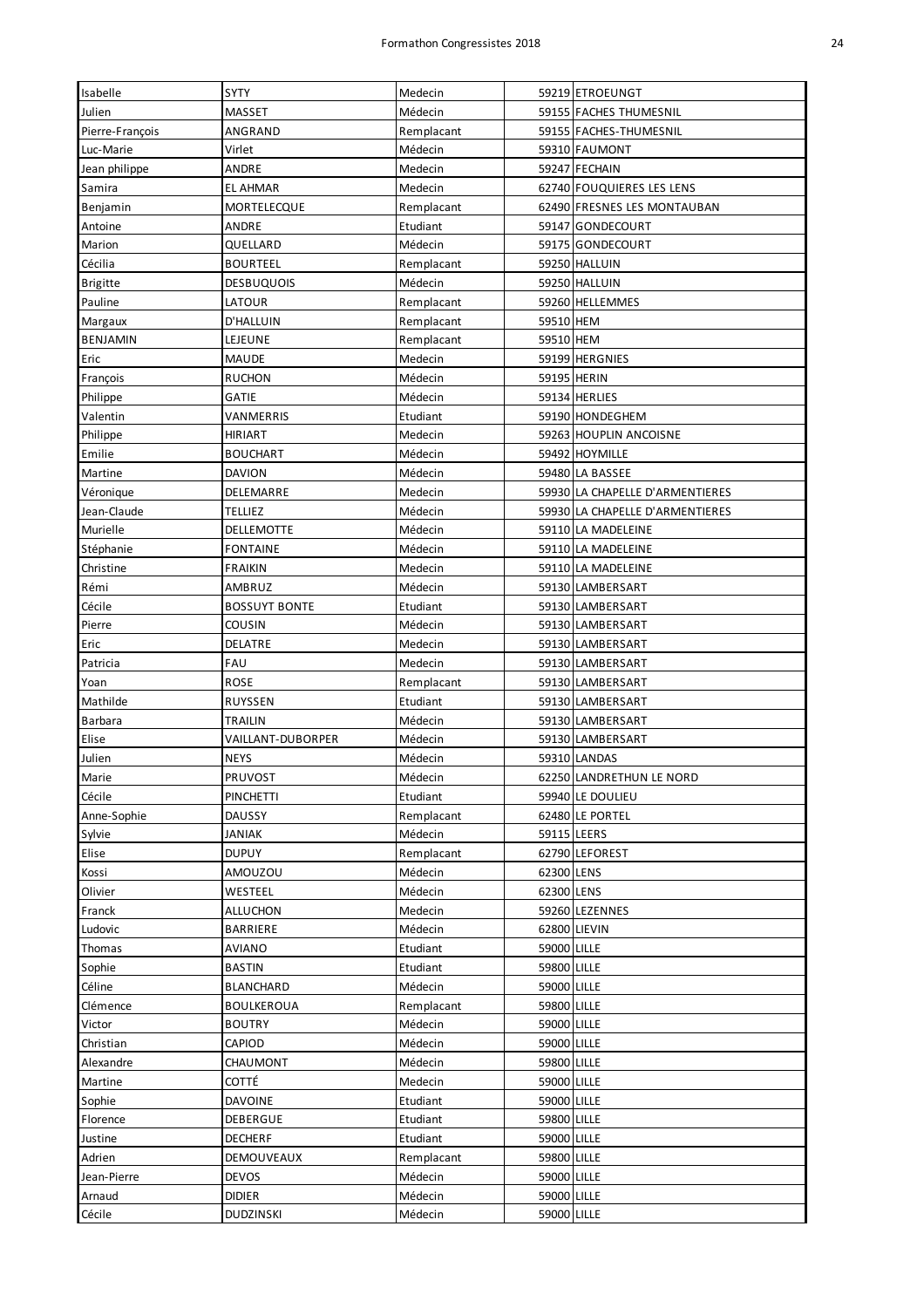| Jacques               | <b>DUFOUR</b>           | Medecin    | 59000 LILLE |                                |
|-----------------------|-------------------------|------------|-------------|--------------------------------|
| Sophie                | <b>DUPONT</b>           | Médecin    | 59000 LILLE |                                |
| Olivier               | <b>DUPUIS</b>           | Médecin    | 59000 LILLE |                                |
| Gwendoline            | <b>EECKHOUT</b>         | Medecin    | 59000 LILLE |                                |
| Orphyre               | <b>FOSTIER</b>          | Médecin    | 59000 LILLE |                                |
| Pauline               | <b>FOURNIER</b>         | Médecin    | 59800 LILLE |                                |
| Rachida               | <b>GALLOUJ</b>          | Médecin    | 59000 LILLE |                                |
| Jean-Baptiste         | GORRE                   | Etudiant   | 59000 LILLE |                                |
| Agathe                | HIEULLE                 | Remplacant | 59000 LILLE |                                |
| Vincent               | HONORE                  | Medecin    | 59000 LILLE |                                |
| Amal                  | KAIROUANI               | Medecin    | 59000 LILLE |                                |
| Marion                | KOZUBEK                 | Etudiant   | 59800 LILLE |                                |
| Mathilde              | LAFFARGUE               | Etudiant   | 59800 LILLE |                                |
| Laura                 | LANDRE                  | Etudiant   | 59800 LILLE |                                |
| Muriel                | LAWSON                  | Remplacant | 59000 LILLE |                                |
| Gontran               | LEROY                   | Remplacant | 59000 LILLE |                                |
| Mathilde              | LOIR                    | Etudiant   | 59000 LILLE |                                |
| Hugues                | <b>MARTEL</b>           | Remplacant | 59000 LILLE |                                |
| Christian             | <b>MATTON</b>           | Médecin    | 59000 LILLE |                                |
| Corentin              | MERLE                   | Etudiant   | 59800 LILLE |                                |
| Pascal                | <b>MONACA</b>           | Médecin    | 59000 LILLE |                                |
| Pierre                | <b>MORDACQ</b>          | Etudiant   | 59800 LILLE |                                |
| Xavier                | PAESBRUGGHE             | Remplacant | 59000 LILLE |                                |
| Alix                  | <b>PEROTIN</b>          | Etudiant   | 59800 LILLE |                                |
| Alice                 | <b>POREYE</b>           | Etudiant   | 59800 LILLE |                                |
| Sophie                | PREVOT                  | Medecin    | 59000 LILLE |                                |
| Laurine               | QUINT                   | Etudiant   | 59000 LILLE |                                |
| Camille               | RIVIERE                 | Etudiant   | 59000 LILLE |                                |
| Alice                 | SUAREZ                  | Médecin    | 59000 LILLE |                                |
| Lucie                 | WANTIEZ                 | Etudiant   | 59000 LILLE |                                |
|                       | <b>GRUSON LIETAERT</b>  | Medecin    |             | 59014 LILLE CEDEX              |
| Myriam                | <b>BULTEAU</b>          |            |             |                                |
| Fabienne              |                         | Médecin    |             | 59126 LINSELLES<br>59160 LOMME |
| Isabelle              | LO GUIDICE              | Médecin    |             |                                |
| François              | LOEZ                    | Médecin    |             | 59160 LOMME                    |
| <b>Bernard Ernest</b> | MOLLET                  | Medecin    |             | 59160 LOMME                    |
| Béatrice              | Mullie                  | Médecin    |             | 59160 LOMME<br>59840 LOMPRET   |
| Anne                  | <b>DUGARDIN</b>         | Médecin    |             |                                |
| Aurore                | FERMANTEL               | Médecin    |             | 62219 LONGUENESSE              |
| Jean-Hubert           | HERMAN                  | Medecin    | 59120 LOOS  |                                |
| Philippe              | <b>MAES</b>             | Medecin    | 59120 LOOS  |                                |
| Laure                 | PAGNARD-BRANCHE         | Medecin    | 59120 LOOS  |                                |
| Marie                 | TANCREZ                 | Remplacant | 59120 LOOS  |                                |
| Hubert                | HENNION                 | Médecin    |             | 59700 MARCQ EN BAROEUL         |
| Regis                 | LEBEC                   | Médecin    |             | 59700 MARCQ EN BAROEUL         |
| Julien                | LEGRAND                 | Médecin    |             | 59700 MARCQ EN BAROEUL         |
| Julie                 | <b>VIVALDI</b>          | Remplacant |             | 59700 MARCQ EN BAROEUL         |
| Marie                 | <b>CRINQUETTE</b>       | Etudiant   |             | 59700 MARCQ-EN-BAROEUL         |
| Catherine             | <b>DUTRIEUX</b>         | Médecin    |             | 59770 MARLY                    |
| Isabelle              | <b>MATHYS</b>           | Médecin    |             | 62217 MERCATEL                 |
| Anne-Marie            | DEBRIL-MERLIN           | Remplacant |             | 59710 MERIGNIES                |
| Philippe              | DELECOURT               | Médecin    |             | 59234 MONCHECOURT              |
| Marianne              | SZAPIRO                 | Medecin    |             | 59370 MONS EN BAROEUL          |
| Aurélia               | <b>BEAUJOUR</b>         | Médecin    |             | 62155 MONTREUIL SUR MER        |
| Anne                  | <b>FAIDHERBE GOBERT</b> | Médecin    |             | 62170 MONTREUIL SUR MER        |
| Antonietta            | FERRARO-CROMBEZ         | Medecin    |             | 59960 NEUVILLE EN FERRAIN      |
| Frédéric              | ANDRES                  | Medecin    |             | 59850 NIEPPE                   |
| Caroline              | <b>MENTRE</b>           | Médecin    |             | 59840 PERENCHIES               |
| Chantal               | <b>DURAND</b>           | Medecin    |             | 60400 PONT L'EVEQUE            |
| Salah                 | AIT MOUHOUB             | Médecin    |             | 80160 PROUZEL                  |
| Jennifer              | COBERT                  | Etudiant   |             | 80160 PROUZEL                  |